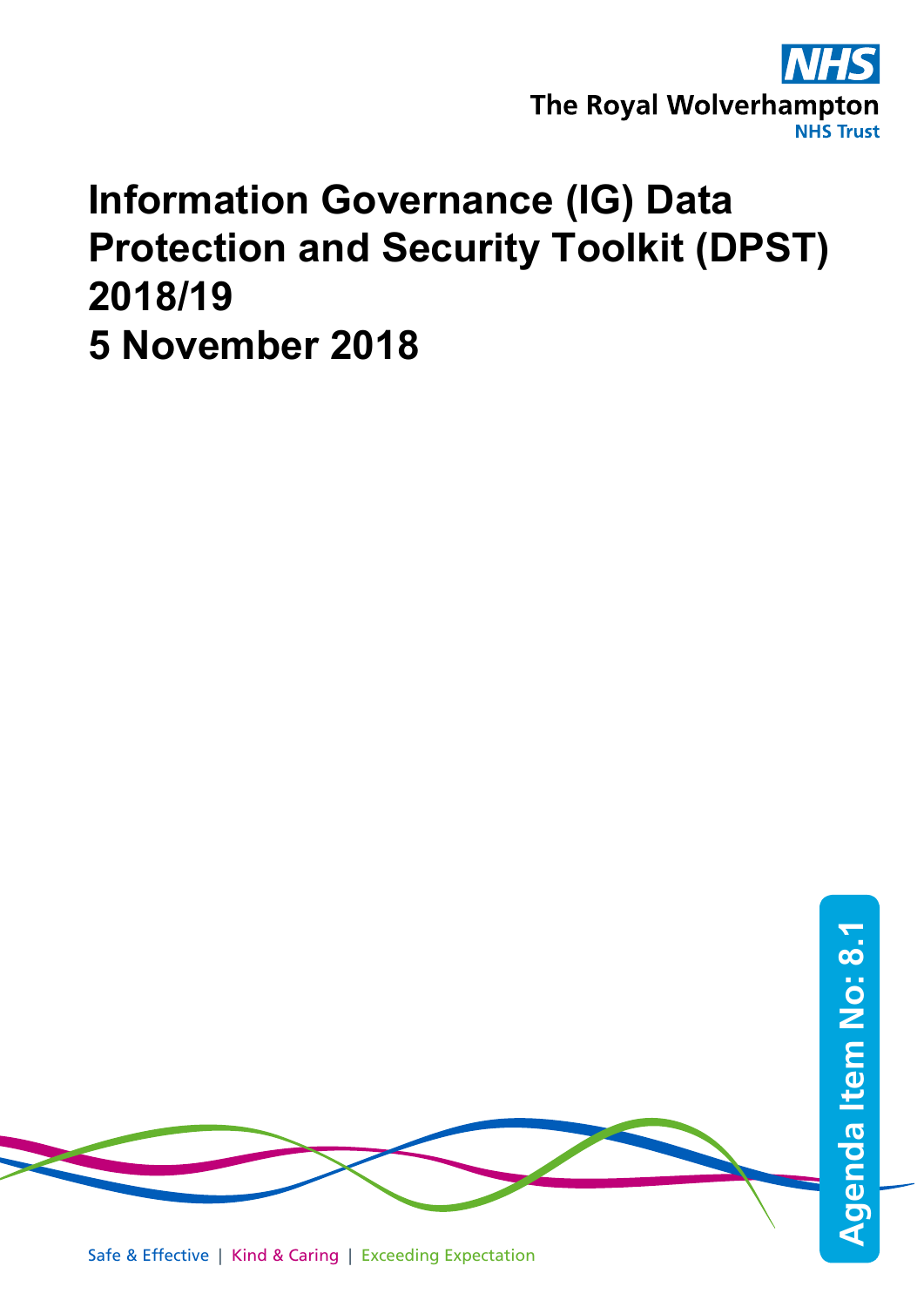The Royal Wolverhampton NHS



**NHS Trust** 

|                                               | <b>Trust Board Report</b>                                                                                                                                                                                                                                                                                                                                                                                                                                                                                                                                                                                                                                                                                                                                 |
|-----------------------------------------------|-----------------------------------------------------------------------------------------------------------------------------------------------------------------------------------------------------------------------------------------------------------------------------------------------------------------------------------------------------------------------------------------------------------------------------------------------------------------------------------------------------------------------------------------------------------------------------------------------------------------------------------------------------------------------------------------------------------------------------------------------------------|
| <b>Meeting Date:</b>                          | 5 <sup>th</sup> November 2018                                                                                                                                                                                                                                                                                                                                                                                                                                                                                                                                                                                                                                                                                                                             |
| Title:                                        | Information Governance (IG) Data Protection and Security Toolkit (DPST)<br>2018/19                                                                                                                                                                                                                                                                                                                                                                                                                                                                                                                                                                                                                                                                        |
| <b>Purpose of the</b><br><b>Report:</b>       | To provide assurances around the Trust compliance to national Information<br>Governance standards.                                                                                                                                                                                                                                                                                                                                                                                                                                                                                                                                                                                                                                                        |
| <b>Summary:</b>                               | To keep the board informed on DPST Toolkit scores for submission to the<br>Department of Health by 31 <sup>st</sup> October 2018 for<br>> RL4 - The Royal Wolverhampton NHS Trust<br>> Alfred Squire M92002<br>$\triangleright$ West Park Surgery<br>M92042<br>> Thornley Street<br>M92028<br>Ettingshall Y02735<br>$\triangleright$ Lea Road M92007<br>> Penn Manor M92011<br>> Coalway RoadM92006<br>$\triangleright$ Warstones<br>M92044<br>$\triangleright$ Lakeside<br>M83132<br>DPST Toolkit evidence has been ratified by IG Steering Group (IGSG) on<br>12 <sup>th</sup> October 2018 and Compliance Oversight Group (COG) on the 19 <sup>th</sup><br>October 2018 and signed off at Trust Management Committee 26 <sup>th</sup> October<br>2018. |
| <b>Action required:</b>                       | For information: Evidence will be ratified as per the above committees.                                                                                                                                                                                                                                                                                                                                                                                                                                                                                                                                                                                                                                                                                   |
| <b>Clinical</b><br>implications and<br>view   | N/A                                                                                                                                                                                                                                                                                                                                                                                                                                                                                                                                                                                                                                                                                                                                                       |
| Patient, carer,<br>public impact and<br>views | N/A                                                                                                                                                                                                                                                                                                                                                                                                                                                                                                                                                                                                                                                                                                                                                       |
| <b>Resource</b><br>implications               | N/A                                                                                                                                                                                                                                                                                                                                                                                                                                                                                                                                                                                                                                                                                                                                                       |
| <b>Report of:</b>                             | Dr Jonathan Odum<br>Medical: Director/ Caldicott Guardian                                                                                                                                                                                                                                                                                                                                                                                                                                                                                                                                                                                                                                                                                                 |
| <b>Author + Contact</b><br><b>Details:</b>    | Tel Raz Edwards - Information Governance Manager<br>Tel 01902 307999<br>Email<br>raz.Edwards@nhs.net                                                                                                                                                                                                                                                                                                                                                                                                                                                                                                                                                                                                                                                      |
| <b>CQC Domains</b>                            | Safe: patients, staff and the public are protected from abuse and avoidable harm.<br><b>Effective:</b> care, treatment and support achieves good outcomes, helping people maintain<br>quality of life and is based on the best available evidence.<br>Caring: staff involve and treat everyone with compassion, kindness, dignity and respect.<br>Responsive: services are organised so that they meet people's needs.                                                                                                                                                                                                                                                                                                                                    |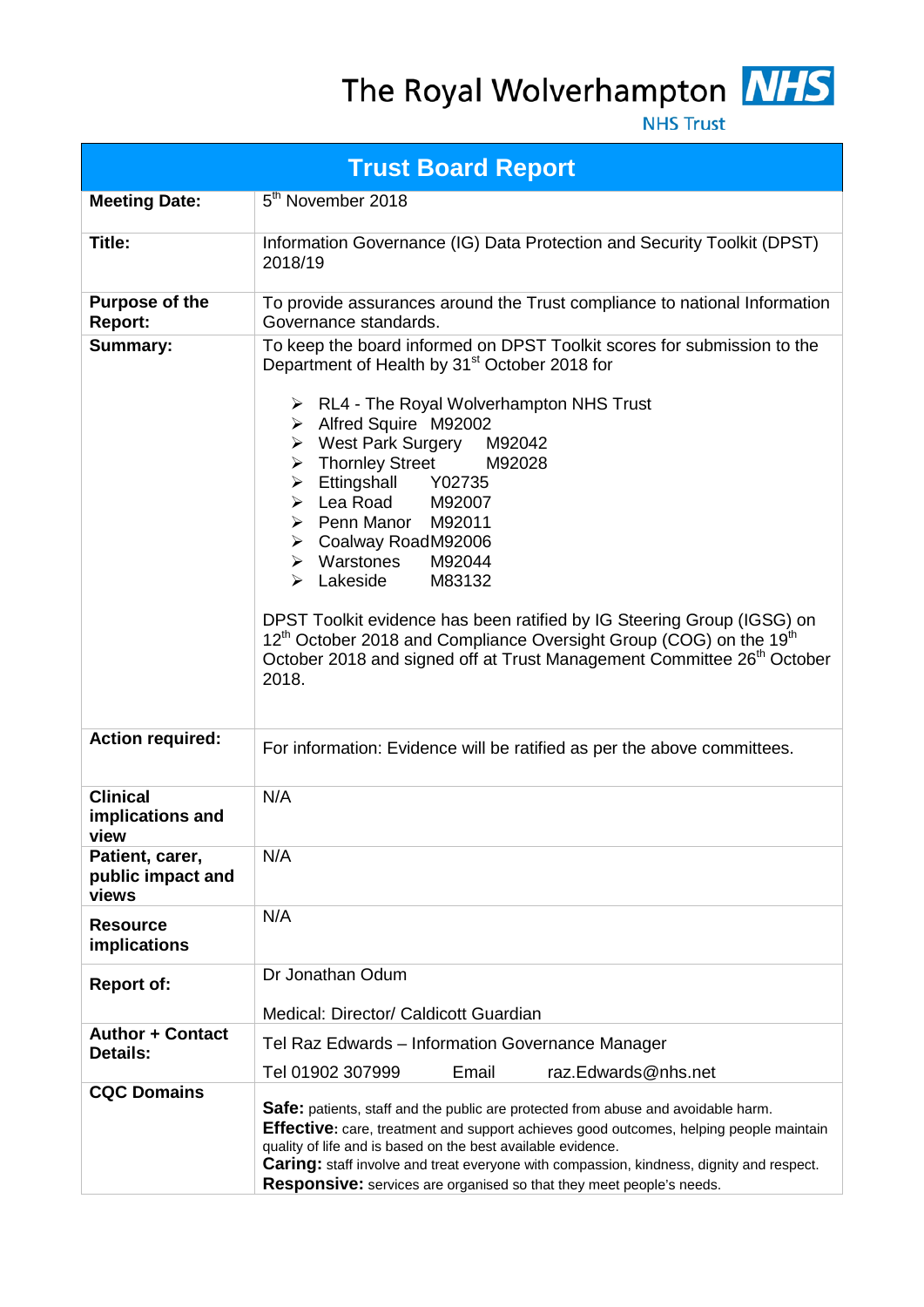| <b>Trust Board Report</b>                      |                                                                                                                                                                                                                                                                  |
|------------------------------------------------|------------------------------------------------------------------------------------------------------------------------------------------------------------------------------------------------------------------------------------------------------------------|
|                                                | <b>Well-led:</b> the leadership, management and governance of the organisation make sure it's<br>providing high-quality care that's based around individual needs, that it encourages learning<br>and innovation, and that it promotes an open and fair culture. |
| <b>Trust Strategic</b><br><b>Objectives</b>    | 1. Create a culture of compassion, safety and quality<br>3. To have an effective and well integrated local health and care system that operates<br>efficiently                                                                                                   |
| <b>Links to</b><br><b>Assurances</b>           |                                                                                                                                                                                                                                                                  |
| <b>Resource</b><br><b>Implications:</b>        | N/A                                                                                                                                                                                                                                                              |
| <b>Equality and</b><br><b>Diversity Impact</b> | N/A                                                                                                                                                                                                                                                              |
| <b>Risks:</b>                                  | N/A                                                                                                                                                                                                                                                              |
| <b>Risk register</b><br>reference:             | N/A                                                                                                                                                                                                                                                              |
| <b>Other formal</b><br>bodies involved:        | N/A                                                                                                                                                                                                                                                              |
| <b>References</b>                              | N/A                                                                                                                                                                                                                                                              |

#### **Report Details**

**<sup>1</sup> Background detail on the IG Toolkit** The DSPT Toolkit is a Department of Health (DH) Policy delivery vehicle that NHS Digital is commissioned to develop and maintain. It draws together the legal rules and central guidance set out by DH policy and presents them in in a single standard as a set of information governance requirements. The new DSPT toolkit has also incorporated assurances around the General Data Protection Regulation 2016 and the national cyber security centre. The purpose of the assessment is to enable the Trust to measure compliance against the law and central guidance and to see whether information is handled correctly and protected from unauthorised access, loss, damage and destruction. Where non-compliance to mandatory evidence requirements is revealed, the Trust is required to take appropriate measures, (e.g. assign responsibility, put in place policies, procedures, processes and guidance for staff), with the aim of making cultural changes and raising information governance standards through year on year improvements. The ultimate aim is to demonstrate that the Trust can be trusted to maintain the confidentiality and security of personal information. This in-turn increases public confidence that the Trust can be trusted with personal data. The Trust is also seeking assurance for the GP partnerships that are a part of Primary Care Directorate. Each GP Partnership is currently a registered data controller and therefore required to comply and submit their own toolkit submission. For the purposes of this report we are seeking assurances on the following toolkit submissions for the following organisation codes for the October position statement:  $\triangleright$  RL4 - The Royal Wolverhampton NHS Trust Alfred Squire M92002<br>► West Park Surgery M92042 → West Park Surgery M92042 → Thornley Street M<br>→ Ettingshall Y02735  $\triangleright$  Ettingshall  $\geq$  Lea Road M92007  $\triangleright$  Penn Manor M92011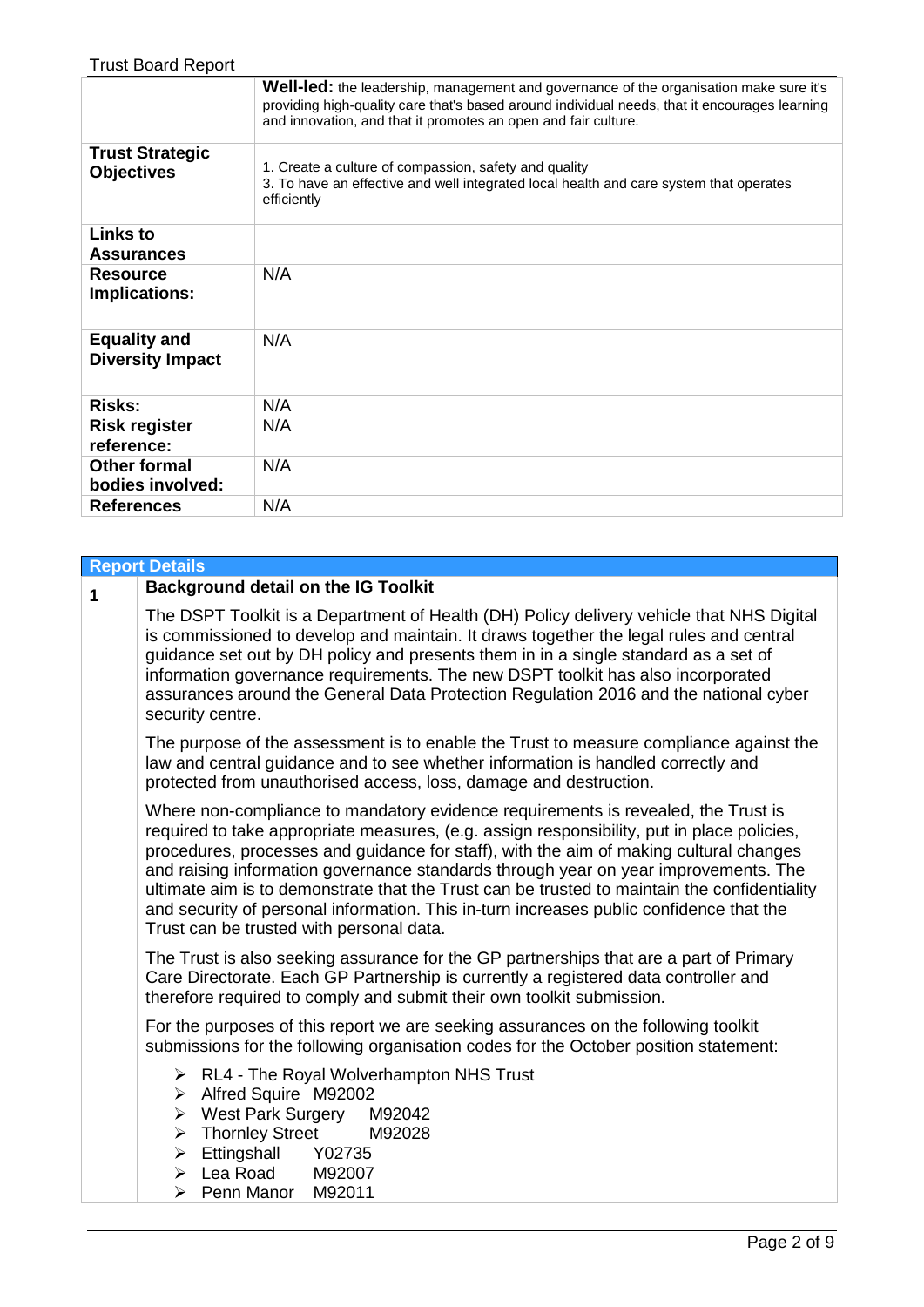|  | $\triangleright$ Coalway RoadM92006 |
|--|-------------------------------------|
|--|-------------------------------------|

Warstones M92044

- Lakeside M83132
- $\triangleright$

This is the first submission of the new Data Protection and Security Toolkit (DPST) hosted by NHS digital. The approach has changed from 45 requirements for a large acute trust to 10 national data standards comprising of 40 assertions. Within these assertions there are currently 100 **mandatory** evidence requirement for a large organisation, which the Trust is required to demonstrate they do or they don't comply with. The levels of compliance have been removed and replaced by mandatory and non-mandatory requirements. Large organisations are required to demonstrate compliance against 100 of the mandatory requirement.

As with the old toolkit, GP practices will continue to submit their own separate toolkits (after advice sought from NHS digital) which means that in total the Trust will have to monitor compliance against 10 toolkits in total. All GP practices are working to harmonise their evidence so all practices submit the same evidence, and where possible this will be harmonised with the RL4 Trust toolkit. GP practices have 10 data standards with 30 assertions and 53 mandatory evidence requirements. GP practices are not required to submit in October but will still provide the same level of assurance.

Appendix 1 shows a breakdown of the RL4 Trust toolkit submission and the GP submissions with mandatory requirements shown and where not achieved any actions that are required to achieve compliance for the March 2019 submission.

In summary the RL4 submission currently has 55 completed mandatory elements with 45 outstanding. For GP practices 27 completed with 25 outstanding.

It is important to emphasise that a mon mandatory submission may have impact on contractual relationships with other providers in terms of the level of assurance they require. Any requirement that are not met by March 2019 will automatically be reported by NHS digital to CQC, which will feature in the inspection framework, under well led.

|                                                  |                                                                         | requirement<br>achieved                     | Requirement<br>not achieved | <b>Total</b><br>mandatory<br>requirements | <b>Overall</b><br><b>Result</b> |
|--------------------------------------------------|-------------------------------------------------------------------------|---------------------------------------------|-----------------------------|-------------------------------------------|---------------------------------|
|                                                  |                                                                         | 55                                          | 45                          | 100                                       | <b>Not met</b>                  |
| Performance Update<br>GP practices - Oct<br>2018 |                                                                         | 27                                          | 25                          | 52                                        | <b>Not met</b>                  |
|                                                  |                                                                         |                                             |                             |                                           |                                 |
|                                                  | <b>Not all mandatory</b><br>requirements met<br><b>Requirements met</b> | Performance Update<br><b>RWT - Oct 2018</b> |                             |                                           |                                 |

Summary of the IG Toolkit position to be approved.

#### **2 Action required by Committee**

For assurance. DPST Toolkit evidence has been ratified by IG Steering Group (IGSG) on 12<sup>th</sup> October 2018 and Compliance Oversight Group (COG) on the 19<sup>th</sup> October 2018 and signed off at Trust Management Committee 26<sup>th</sup> October 2018.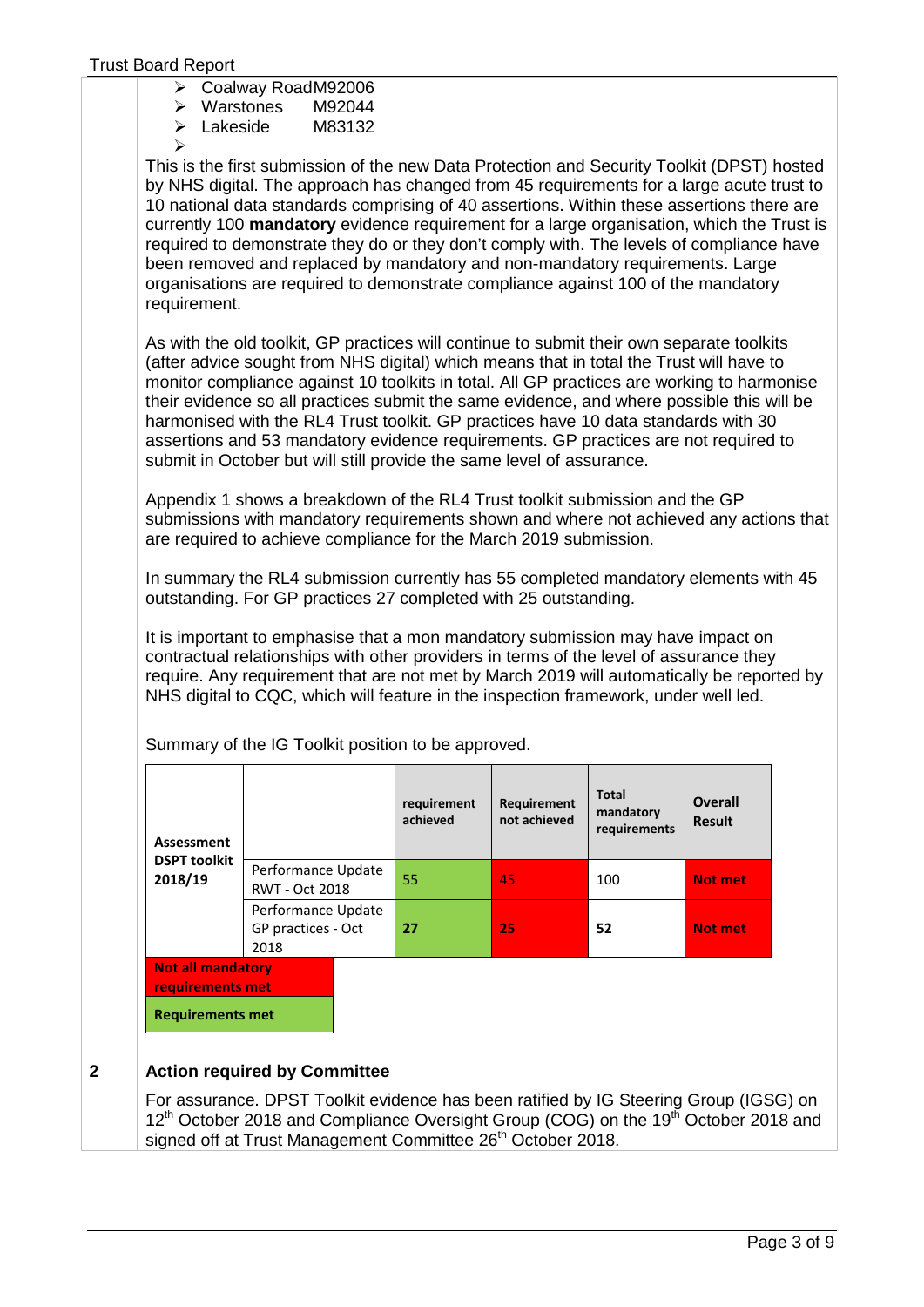| <b>Appendix 1</b>                                                                                                                                                                          |                  |                                                                                                                                                                                                                                    |                                                |                                      |                            |                                                                                                                                                                                                                                                                                                                                                                    |
|--------------------------------------------------------------------------------------------------------------------------------------------------------------------------------------------|------------------|------------------------------------------------------------------------------------------------------------------------------------------------------------------------------------------------------------------------------------|------------------------------------------------|--------------------------------------|----------------------------|--------------------------------------------------------------------------------------------------------------------------------------------------------------------------------------------------------------------------------------------------------------------------------------------------------------------------------------------------------------------|
| <b>Assertion</b>                                                                                                                                                                           | <b>Ord</b><br>er | <b>Evidence required</b>                                                                                                                                                                                                           | <b>Director</b><br>respons<br>ible for<br>req. | RL4<br><b>Trust</b><br>Mand<br>atory | <b>GP</b><br>Mand<br>atory | <b>Outstanding actions to</b><br>achieve compliance                                                                                                                                                                                                                                                                                                                |
| 1.1 There is senior<br>ownership of data<br>security and protection                                                                                                                        | 1.1              | Name of Senior Information Risk<br>Owner.                                                                                                                                                                                          | Dr<br>Odum                                     | Yes                                  |                            |                                                                                                                                                                                                                                                                                                                                                                    |
| within the organisation.                                                                                                                                                                   | 1.12             | SIRO responsibility for data<br>security has been assigned.                                                                                                                                                                        | Dr<br>Odum                                     | Yes                                  |                            |                                                                                                                                                                                                                                                                                                                                                                    |
|                                                                                                                                                                                            | 1.13             | Name of Caldicott Guardian.                                                                                                                                                                                                        | Dr<br>Odum                                     | Yes                                  | Yes                        |                                                                                                                                                                                                                                                                                                                                                                    |
|                                                                                                                                                                                            | 1.14             | Who are your staff with<br>responsibility for data protection<br>and / or security?                                                                                                                                                | Dr<br>Odum                                     | Yes                                  | Yes                        |                                                                                                                                                                                                                                                                                                                                                                    |
|                                                                                                                                                                                            | 1.16             | Name of Appointed Data<br>Protection Officer.                                                                                                                                                                                      | Dr<br>Odum                                     | Yes                                  | Yes                        |                                                                                                                                                                                                                                                                                                                                                                    |
| 1.2 There are clear data<br>security and protection<br>policies in place and                                                                                                               | 1.21             | There is a data security and<br>protection policy or policies that<br>follow relevant guidance.                                                                                                                                    | Dr<br>Odum                                     | Yes                                  | Yes                        |                                                                                                                                                                                                                                                                                                                                                                    |
| these are understood by<br>staff and available to the<br>public.                                                                                                                           | 1.22             | When were the data security<br>and protection policy or policies<br>last updated?                                                                                                                                                  | Dr<br>Odum                                     | Yes                                  | Yes                        |                                                                                                                                                                                                                                                                                                                                                                    |
|                                                                                                                                                                                            | 1.23             | Data Security and Protection<br>policy has been approved by the<br><b>SIRO</b>                                                                                                                                                     | Dr<br>Odum                                     | Yes                                  | Yes                        |                                                                                                                                                                                                                                                                                                                                                                    |
| 1.3 Individuals' rights<br>are respected and                                                                                                                                               | 1.31             | ICO registration number.                                                                                                                                                                                                           | Dr<br>Odum                                     | Yes                                  | Yes                        |                                                                                                                                                                                                                                                                                                                                                                    |
| supported (GDPR Article<br>$12 - 22$ ).                                                                                                                                                    | 1.32             | Transparency information is<br>published and available to the<br>public.                                                                                                                                                           | Dr<br>Odum                                     | Yes                                  | <b>Yes</b>                 | <b>GP action - Currently Practices</b><br>are directing patients to the<br>Trusts Fair Processing Notice.<br>Working on a new Fair<br>Processing Notice for Primary<br>Care Services. (LH)                                                                                                                                                                         |
|                                                                                                                                                                                            | 1.33             | How have Individuals been<br>informed about their rights and<br>how to exercise them?                                                                                                                                              | Dr<br>Odum                                     | Yes                                  | Yes                        | <b>GP action - Currently Practices</b><br>are directing patients to the<br>Trusts Fair Processing Notice.<br>Working on a new Fair<br>Processing Notice for Primary<br>Care Services. (LH)                                                                                                                                                                         |
|                                                                                                                                                                                            | 1.34             | There is a staff procedure about<br>how to provide information about<br>processing and individuals'<br>rights at the correct time.                                                                                                 | Dr<br>Odum                                     | Yes                                  | <b>Yes</b>                 | GP action - Procedure in place<br>for Subject Access Requests.<br>Processes to be agreed and<br>training provided for Practice<br>Managers / Practice Staff. (LH)                                                                                                                                                                                                  |
|                                                                                                                                                                                            | 1.35             | There is an updated subject<br>access process to meet shorter<br>GDPR timescales.                                                                                                                                                  | Dr<br>Odum                                     | Yes                                  | <b>Yes</b>                 | RL4 action - Process is agreed<br>and in place however still<br>currently working on the written<br>SOP. 30/10/18 (SS)                                                                                                                                                                                                                                             |
|                                                                                                                                                                                            | 1.36             | Provide details of how access to<br>information requests have been<br>complied with during the last<br>twelve months.                                                                                                              | Dr<br>Odum                                     | Yes                                  |                            |                                                                                                                                                                                                                                                                                                                                                                    |
| 1.4 Records of<br>processing activities are<br>documented for all uses<br>and flows of personal<br>information (GDPR<br>Article 30 and Data<br>Protection Bill 2017<br>Schedule 1 Part 4). | 1.41             | A record (e.g. register or<br>registers) that details each use<br>or sharing of personal<br>information including the legal<br>basis for the processing and if<br>applicable, whether national<br>data opt outs have been applied. | K<br>Stringer                                  | <b>Yes</b>                           |                            | <b>RL4 action - The Trust</b><br><b>Software Systems Asset</b><br>Register has been uploaded as<br>initial evidence. Individual Asset<br>Owners across the Trust will<br>need to be tasked with keeping<br>their own Information Asset<br>Registers and submit these as<br>appropriate. The current<br>register does not cover all<br>areas of data. 31/03/19 (SP) |
|                                                                                                                                                                                            | 1.42             | Have information flows been<br>approved by the SIRO or<br>equivalent local method?                                                                                                                                                 | K<br>Stringer                                  | <b>Yes</b>                           |                            | RL4 action - this will<br>scheduled in with SIRO within<br>the financial year 31/3/19 (SP)                                                                                                                                                                                                                                                                         |
|                                                                                                                                                                                            | 1.43             | Date of when information flows<br>were approved by the board or<br>equivalent.                                                                                                                                                     | K<br>Stringer                                  | <b>Yes</b>                           |                            | RL4 action - this will be<br>reviewed towards the end of<br>the financial year 31/3/19 (DP)                                                                                                                                                                                                                                                                        |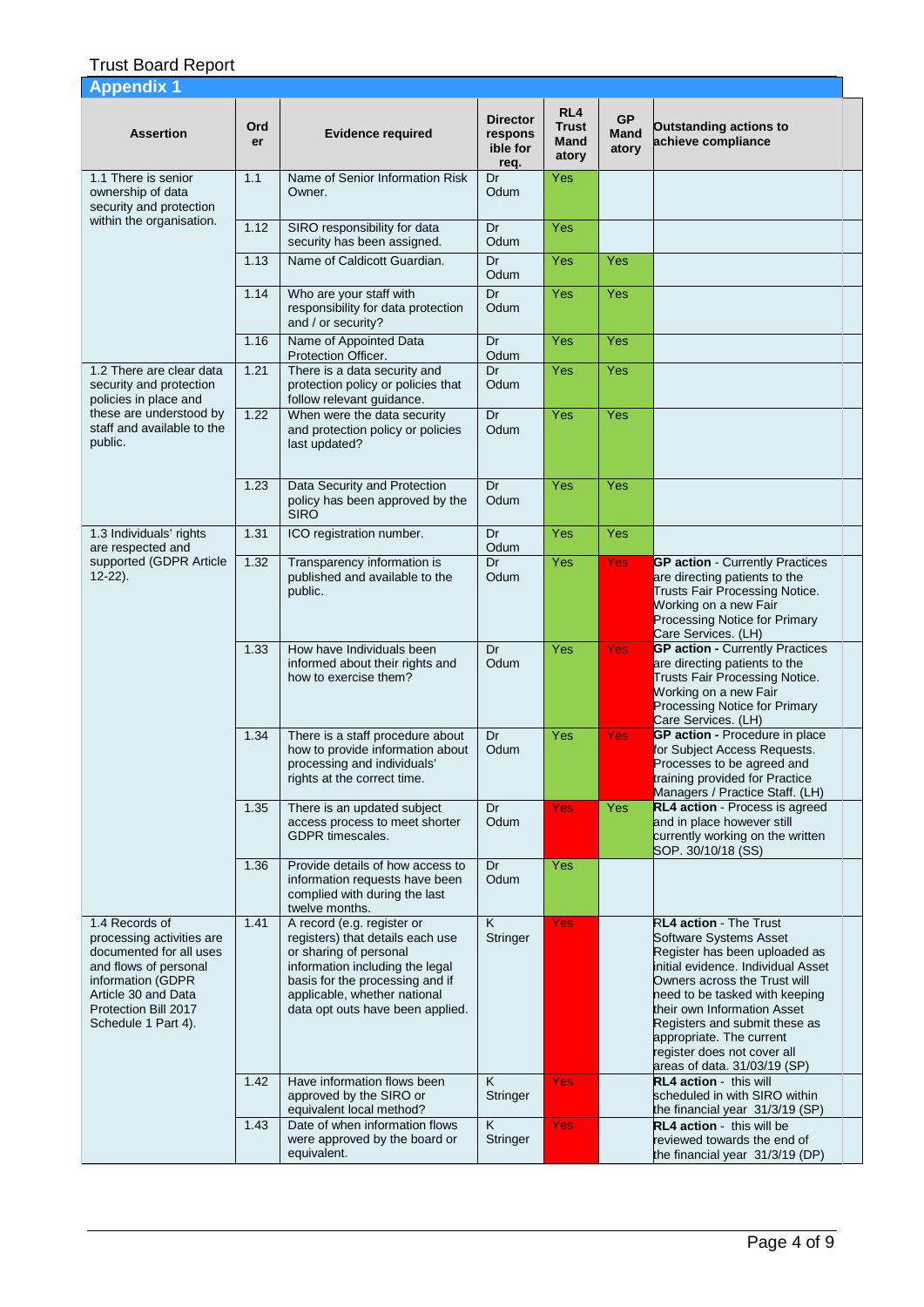|                                                                                                      | 1.44                   | Provide a list of all systems /<br>information assets holding or<br>sharing personal information.                                                                     | $\overline{\mathsf{K}}$<br>Stringer | <b>Yes</b> |     | <b>RL4 action</b> - this will be<br>reviewed towards the end of<br>the financial year 31/3/19 (DP)                                                                        |
|------------------------------------------------------------------------------------------------------|------------------------|-----------------------------------------------------------------------------------------------------------------------------------------------------------------------|-------------------------------------|------------|-----|---------------------------------------------------------------------------------------------------------------------------------------------------------------------------|
|                                                                                                      | 1.45                   | List of systems which do not<br>support individual login with the<br>risks outlined and what<br>compensating measures are in<br>place.                                | $\overline{\mathsf{K}}$<br>Stringer | <b>Yes</b> |     | <b>RL4 action</b> this will be<br>reviewed towards the end of<br>the financial year 31/3/19 (DP)                                                                          |
| 1.5 Personal information<br>is used and shared<br>lawfully.                                          | 1.51                   | There is approved staff guidance<br>on confidentiality and data<br>protection issues.                                                                                 | Dr<br>Odum                          | Yes        |     |                                                                                                                                                                           |
|                                                                                                      | 1.52                   | Data protection compliance<br>monitoring / staff spot checks<br>are regularly carried out to<br>ensure guidance is being<br>followed.                                 | Dr<br>Odum                          | Yes        |     | <b>RL4 action</b> - Not implemented<br>as yet due to staffing issues -<br>this is being looked at through<br>IG resource plan. 28/2/18 (RE)                               |
|                                                                                                      | 1.53                   | Results of staff spot checks and<br>actions taken when data<br>protection non-compliance is<br>identified.                                                            | Dr<br>Odum                          | Yes        |     | As above                                                                                                                                                                  |
| 1.6 The use of personal<br>information is subject to<br>data protection by<br>design and by default. | 1.61                   | There is a procedure that sets<br>out the organisation's approach<br>to data protection by design and<br>by default, which includes<br>pseudonymisation requirements. | $\overline{\mathsf{K}}$<br>Stringer | Yes        | Yes |                                                                                                                                                                           |
|                                                                                                      | 1.62                   | Data Protection by design<br>procedure agreed by local<br>governance process.                                                                                         | $\overline{\mathsf{K}}$<br>Stringer | Yes        |     | RL4 action - Agreed within<br>GDPR working group, to be<br>agreed under governance<br>policy review. Was agreed<br>under that group paper taken to<br>board. 31/3/19 (KD) |
|                                                                                                      | 1.63                   | There are technical controls that<br>prevent information from being<br>inappropriately copied or<br>downloaded.                                                       | K<br>Stringer                       | Yes        | Yes | GP action $-$ to work with it t get<br>confirmation of what controls<br>are in place needed from IT.<br>31/3/19 (LH)                                                      |
|                                                                                                      | 1.64                   | There are physical controls that<br>prevent unauthorised access to<br>sites.                                                                                          | K<br>Stringer                       | <b>Yes</b> | Yes | RL4 action - review between<br>IT and security to happen to<br>ensure standard is met 31/3/19<br>(KD)                                                                     |
|                                                                                                      | 1.65                   | Date of last audit of<br>pseudonymisation,<br>anonymisation or de-<br>identification controls.                                                                        | $\overline{\mathsf{K}}$<br>Stringer | Yes        | Yes | RL4 action - draft policy in<br>place - no audit carried out as<br>yet until policy approved and<br>implemented 31/3/19 (KD)                                              |
|                                                                                                      | 1.66                   | Overall findings of last audit of<br>[pseudonymisation,<br>anonymisation or de-<br>identification] controls.                                                          | $\overline{\mathsf{K}}$<br>Stringer | <b>Yes</b> |     | As above                                                                                                                                                                  |
|                                                                                                      | 1.67                   | There is a staff procedure on<br>carrying out a Data Protection<br>Impact Assessment that follows<br>relevant ICO guidance.                                           | $\overline{\mathsf{K}}$<br>Stringer | Yes        |     |                                                                                                                                                                           |
|                                                                                                      | 1.68                   | The Data Protection Impact<br>Assessment Procedure has<br>been agreed by the Board or<br>equivalent.                                                                  | $\overline{\mathsf{K}}$<br>Stringer | Yes        |     |                                                                                                                                                                           |
|                                                                                                      | 1.69<br>$\mathbf{1}$   | Have any unmitigated risks been<br>identified through the Data<br><b>Protection Impact Assessment</b><br>process?                                                     | $\overline{\mathsf{K}}$<br>Stringer | Yes        |     |                                                                                                                                                                           |
|                                                                                                      | 1.69<br>$\overline{2}$ | All high risk data processing has<br>a Data Protection Impact<br>Assessment carried out before<br>processing commences.                                               | $\overline{\mathsf{K}}$<br>Stringer | Yes        | Yes |                                                                                                                                                                           |
|                                                                                                      | 1.69<br>3              | All Data Protection Impact<br>Assessments with unmitigated<br>risks have been notified to the<br>ICO.                                                                 | Κ<br>Stringer                       | <b>Yes</b> | Yes | <b>RL4 action/ GP action - this</b><br>is currently being looked as a<br>part of the PIA review 31/3/19<br>(KD)                                                           |
|                                                                                                      | 1.69<br>$\overline{4}$ | Data Protection Impact<br>Assessments are published and<br>available as part of the<br>organisation's transparency<br>materials.                                      | K<br>Stringer                       | Yes        | Yes | $RL4$ action/ GP action $-$ this<br>is currently being looked as a<br>part of the PIA review 31/3/19<br>(KD)                                                              |
| 1.7 Effective data quality<br>controls are in place                                                  | 1.7                    | There is policy and staff<br>guidance on data quality.                                                                                                                | Κ<br>Stringer                       | Yes        |     |                                                                                                                                                                           |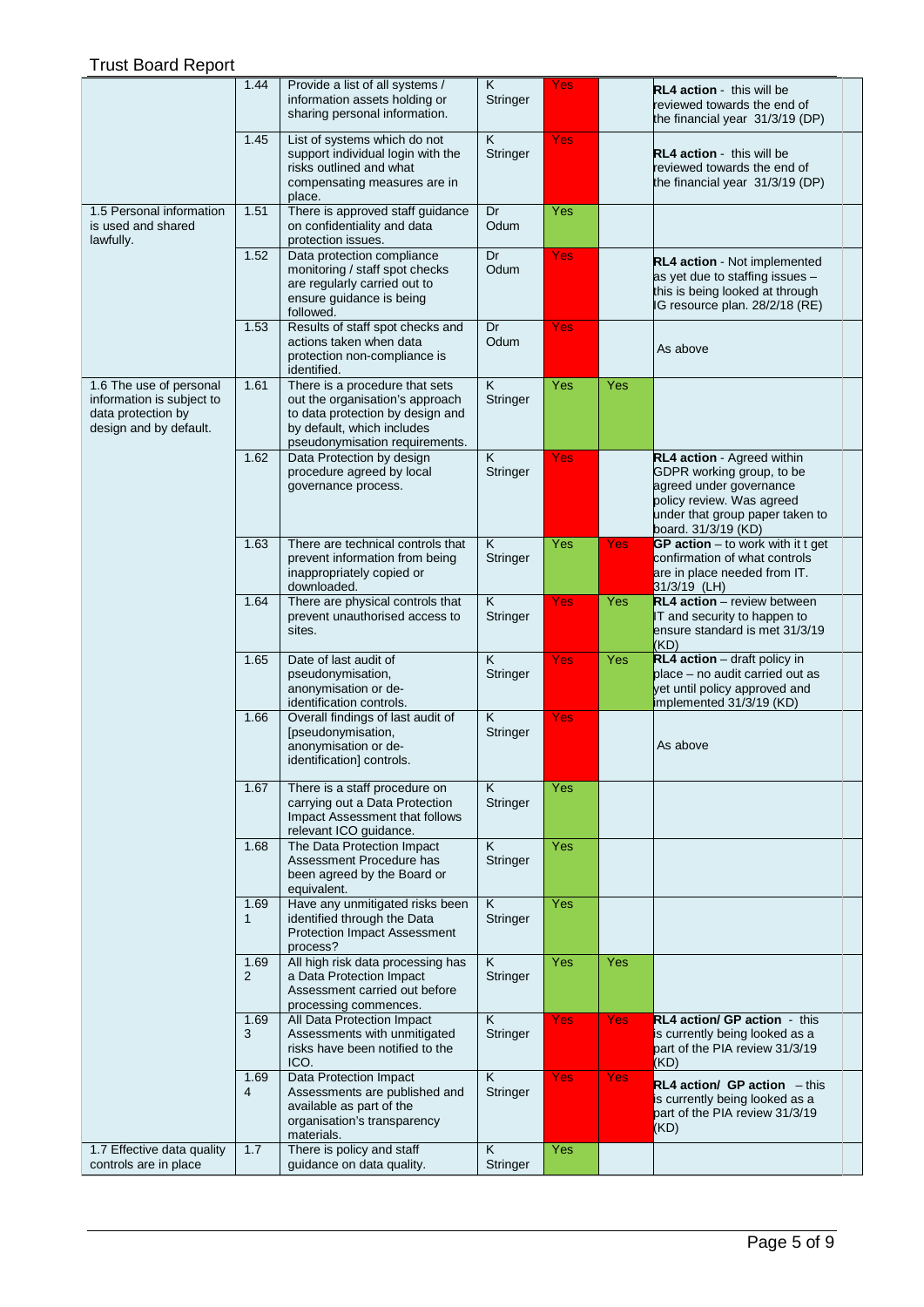|                                                                                                                      | 1.72 | The scope of the data quality<br>audit was in line with guidelines.                                                                                                                           | $\overline{\mathsf{K}}$<br>Stringer | Yes        |            | RL4 action - Clinical Coding<br>IG Audit, completed by qualified<br>external auditor, booked for<br>Feb 2019 (JC)                                                                                                                                        |
|----------------------------------------------------------------------------------------------------------------------|------|-----------------------------------------------------------------------------------------------------------------------------------------------------------------------------------------------|-------------------------------------|------------|------------|----------------------------------------------------------------------------------------------------------------------------------------------------------------------------------------------------------------------------------------------------------|
|                                                                                                                      | 1.73 | Date of last data quality audit.                                                                                                                                                              | K<br>Stringer                       | Yes        |            | RL4 action - Clinical Coding<br>IG Audit, completed by qualified<br>external auditor, booked for<br>Feb 2019 (JC)                                                                                                                                        |
| 1.8 Personal information<br>processed by the<br>organisation is adequate<br>(and not excessive) for<br>the purposes. | 1.8  | There is guidance that sets out<br>for staff the minimum retention<br>periods for types of records and<br>the action to be taken when<br>records are to be securely<br>destroyed or archived. | Dr<br>Odum                          | Yes        | Yes        | <b>GP action</b> - Required to<br>confirm local arrangements with<br>Practice Managers 31/3/19 (LH)                                                                                                                                                      |
|                                                                                                                      | 1.82 | A records retention schedule<br>has been produced.                                                                                                                                            | Dr<br>Odum                          | Yes        | Yes        | RL4 action - Not clear in policy<br>to be written into fully review of<br>OP07 30/11/18 (SS)<br><b>GP action</b> - Required to<br>confirm local arrangements with<br>Practice Managers 31/3/19 (LH)                                                      |
|                                                                                                                      | 1.83 | Provide details of when personal<br>data disposal contracts were last<br>reviewed / updated.                                                                                                  | Dr<br>Odum                          | <b>Yes</b> |            | <b>RL4 action - To look at what</b><br>contract is in place with external<br>company. Meeting scheduled<br>30/11/18 (SS)                                                                                                                                 |
|                                                                                                                      | 1.84 | Date of last audit being made on<br>data disposal contractors to<br>ensure security is of the<br>appropriate agreed standard.                                                                 | Dr<br>Odum                          | <b>Yes</b> |            | RL4 action - To look at<br>conducting an offsite inspection<br>and audits 30/11/18 (SS)                                                                                                                                                                  |
| 2.1 There is a clear<br>understanding of what<br><b>Personal Confidential</b><br>Information is held.                | 2.11 | When was the last review of the<br>list of all systems / information<br>assets holding or sharing<br>personal information?                                                                    | $\overline{K}$<br><b>Stringer</b>   | Yes        | Yes        | <b>GP action - Primary Care</b><br>Services asset register in<br>review. 31/12/18 (LH)                                                                                                                                                                   |
|                                                                                                                      | 2.12 | The list of all systems /<br>information assets holding or<br>sharing personal confidential<br>information has been approved<br>as being accurate by the SIRO<br>or equivalent local method.  | $\overline{K}$<br>Stringer          | Yes        |            | <b>RL4 action - The Trust</b><br><b>Software Systems Asset</b><br>Register is available for<br>approval, however, this does<br>not collate the range of data<br>that may be required. Formal<br>approval from SIRO not yet<br>obtained. 31/03/2019 (SP). |
| 2.3 Staff are supported<br>in understanding their<br>obligations under the<br><b>National Data</b>                   | 2.31 | There is a data protection and<br>security induction in place for all<br>new entrants to the organisation.                                                                                    | Dr<br>Odum                          | Yes        | Yes        |                                                                                                                                                                                                                                                          |
| Guardian's Data<br>Security Standards.                                                                               | 2.32 | All employment contracts<br>contain data security<br>requirements.                                                                                                                            | Dr<br>Odum                          | Yes.       |            | <b>RL4 action - Requested</b><br>evidence from HR to support.<br>Statement of T & C provided<br>but nothing explicit. These need<br>updating. 31/3/19 (RE)                                                                                               |
| 3.1 There has been an<br>assessment of data<br>security and protection<br>training needs across                      | 3.11 | A data security and protection<br>training needs analysis has been<br>completed.                                                                                                              | Dr<br>Odum                          | <b>Yes</b> | <b>Yes</b> | <b>RL4 action/ GP action - This</b><br>is yet to be carried out for<br>2018/19 but will be done by end<br>of calendar year 31/3/19 (RE)                                                                                                                  |
| the organisation.                                                                                                    | 3.12 | Date of last data security and<br>protection training needs<br>analysis.                                                                                                                      | Dr<br>Odum                          | Yes        |            |                                                                                                                                                                                                                                                          |
|                                                                                                                      | 3.13 | Training needs analysis has<br>been approved by the SIRO or<br>equivalent.                                                                                                                    | Dr<br>Odum                          | <b>Yes</b> |            | RL4 action - This is yet to be<br>carried out for 2018/19 but will<br>be done by end of calendar<br>year 31/3/19 (RE)                                                                                                                                    |
| 3.3 Staff pass the data<br>security and protection<br>mandatory test.                                                | 3.31 | Percentage of staff successfully<br>completing the Level 1 Data<br>Security Awareness training.                                                                                               | Dr<br>Odum                          | Yes        | <b>Yes</b> | GP action - Currently 86%<br>across Primary Care Services.<br>Update needed from individual<br>Practices. (LH) 31/3/19                                                                                                                                   |
| 3.4 Staff with specialist<br>roles receive data<br>security and protection<br>training suitable to their             | 3.41 | Number of staff assessed as<br>needing role specialist training.                                                                                                                              | Dr<br>Odum                          | <b>Yes</b> |            | <b>RL4 action</b> - This is yet to be<br>carried out for 2018/19 but will<br>be done by end of calendar<br>year 31/3/19 (RE)                                                                                                                             |
| role.                                                                                                                | 3.42 | Number of staff completing<br>specialist Data Security Training.                                                                                                                              | Dr<br>Odum                          | <b>Yes</b> |            | RL4 action - This is yet to be<br>carried out for 2018/19 but will<br>be done by end of calendar<br>year 31/3/19 (RE)                                                                                                                                    |
|                                                                                                                      | 3.43 | Details of any specialist data<br>security and protection training<br>undertaken.                                                                                                             | Dr<br>Odum                          | Yes        |            | RL4 action - This is yet to be<br>carried out for 2018/19 but will<br>be done by end of calendar<br>year 31/3/19 (RE)                                                                                                                                    |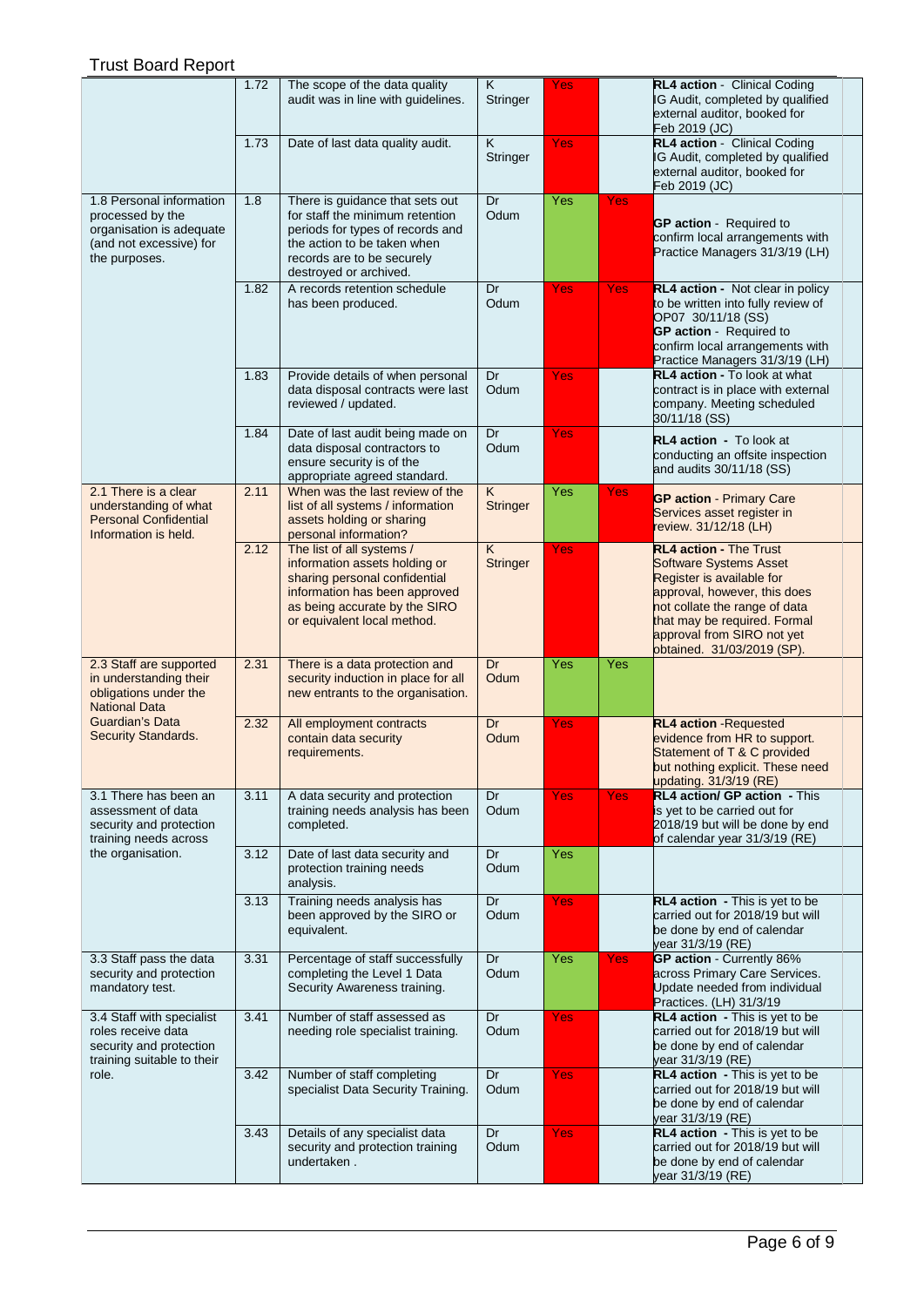| 3.5 Leaders and board<br>members receive<br>suitable data protection                                                                                  | 3.51 | SIRO and Caldicott Guardian<br>have received appropriate data<br>security and protection training.                                  | Dr<br>Odum                                 | Yes        |            |                                                                                                                                                                                                                                                                                                               |
|-------------------------------------------------------------------------------------------------------------------------------------------------------|------|-------------------------------------------------------------------------------------------------------------------------------------|--------------------------------------------|------------|------------|---------------------------------------------------------------------------------------------------------------------------------------------------------------------------------------------------------------------------------------------------------------------------------------------------------------|
| and security training.                                                                                                                                | 3.52 | List of board members.                                                                                                              | Dr<br>Odum                                 | Yes        |            |                                                                                                                                                                                                                                                                                                               |
|                                                                                                                                                       | 3.53 | Percentage of board members<br>completing appropriate data<br>security and protection training.                                     | Dr<br>Odum                                 | Yes        |            | RL4 action - This need to be<br>calculated based on new board<br>membership and new training<br>to be delivered. 31/3/19 (RE)                                                                                                                                                                                 |
| 4.1 The organisation<br>maintains a current<br>record of staff and their                                                                              | 4.11 | Confirmation that the<br>organisation maintains a current<br>record of staff and their roles.                                       | A Duffell                                  | Yes        | Yes        |                                                                                                                                                                                                                                                                                                               |
| roles.                                                                                                                                                | 4.12 | For each system holding<br>personal and confidential data,<br>the organisation understands<br>who has access to the<br>information. | A Duffell                                  | Yes        | <b>Yes</b> | RL4 action/ GP action -<br>Information around who has<br>access to personal and<br>confidential data for HR<br>systems however there are<br>difficulties providing data from<br>IT due to the number of<br>systems with this information on<br>and no central point of record.<br>For further discussion (DL) |
| 4.2 Staff roles are linked<br>to IT accounts. Staff<br>moves in, out or across<br>the organisation are<br>reflected by IT accounts<br>administration. | 4.21 | Date last audit of user accounts<br>held.                                                                                           | K.<br><b>Stringer</b>                      | Yes        |            | <b>RL4 Action - The audit</b><br>information requested is not<br>currently available. This will be<br>reviewed and audited if<br>achievable (AD only)Some of<br>the requirements refer to<br>corporate/clinical systems<br>31/1/19 (TK)                                                                       |
| 4.3 All staff understand<br>that their activities on IT<br>systems will be<br>monitored and recorded                                                  | 4.31 | All system administrators have<br>signed an agreement which<br>holds them accountable to the<br>highest standards of use.           | K<br><b>Stringer</b>                       | Yes        | <b>Yes</b> | RL4 action/ GP action - this is<br>a requirement for all users in it<br>but will be reviewed again<br>31/12/8 (NB)                                                                                                                                                                                            |
| for security purposes.                                                                                                                                | 4.34 | List of all systems to which users<br>and administrators have an<br>account, plus the means of<br>monitoring access.                | K.<br><b>Stringer</b>                      | Yes        |            | $RL4$ action $-$ this is a<br>requirement for all users in it<br>but will be reviewed again<br>31/12/8 (NB)                                                                                                                                                                                                   |
|                                                                                                                                                       | 4.35 | Staff have provided explicit<br>understanding that their activity<br>of systems can be monitored.                                   | $\overline{\mathsf{K}}$<br><b>Stringer</b> | Yes        | Yes        | $RL4$ action/ GP action $-$ this<br>is a requirement for all users in<br>It but will be reviewed again<br>31/12/8 (NB)                                                                                                                                                                                        |
| 5.1 Process reviews are<br>held at least once per<br>year.                                                                                            | 5.11 | Dates of process reviews held to<br>identify and manage problem<br>processes which cause security<br>breaches.                      | Dr<br>Odum                                 | Yes        | <b>Yes</b> | <b>RL4 action</b> - While this is done<br>at a speciality level, a trust wide<br>review and incidents and<br>aggregated RCA is a piece of<br>work that will need to be carried<br>out. GP action - Dates of<br>incident review meetings<br>needed from Practice<br>Managers.31/3/19 (RE)                      |
| 6.1 A confidential<br>system for reporting<br>security breaches and                                                                                   | 6.11 | A data security and protection<br>breach reporting system is in<br>place.                                                           | Dr<br>Odum/K<br><b>Stringer</b>            | Yes        | Yes        |                                                                                                                                                                                                                                                                                                               |
| near misses is in place<br>and actively used.                                                                                                         | 6.13 | List of all data security breach<br>reports in the last twelve months<br>with action plans.                                         | Dr<br>Odum/K<br><b>Stringer</b>            | <b>Yes</b> | Yes.       | <b>RL4 action/ GP action -this</b><br>will be done towards the end of<br>the financial year 31/3/19 (RE)                                                                                                                                                                                                      |
|                                                                                                                                                       | 6.14 | The board or equivalent is<br>notified of the action plan for all<br>data security breaches.                                        | Dr<br>Odum/K<br><b>Stringer</b>            | <b>Yes</b> |            | <b>RL4 action/ GP action - this</b><br>will be done towards the end of<br>the financial year 31/3/19 (RE)                                                                                                                                                                                                     |
|                                                                                                                                                       | 6.15 | Individuals affected by a breach<br>are appropriately informed.                                                                     | Dr<br>Odum/K<br>Stringer                   | <b>Yes</b> | Yes        |                                                                                                                                                                                                                                                                                                               |
|                                                                                                                                                       | 6.24 | Number of breaches that have<br>been reported to the Information<br>Commissioner                                                    | Dr<br>Odum/K<br><b>Stringer</b>            | <b>Yes</b> | Yes:       | RL4 action/ GP action - this<br>will be reviewed towards the<br>end of the financial year<br>31/3/19 (RE)                                                                                                                                                                                                     |
| 6.3 All user devices are<br>subject to anti-virus<br>protections while email                                                                          | 6.31 | Name of anti-virus product.                                                                                                         | K<br><b>Stringer</b>                       | Yes        | <b>Yes</b> |                                                                                                                                                                                                                                                                                                               |
| services benefit from<br>spam filtering deployed<br>at the corporate                                                                                  | 6.32 | Number of alerts recorded by<br>the AV tool in the last three<br>months.                                                            | K.<br><b>Stringer</b>                      | Yes        | Yes        |                                                                                                                                                                                                                                                                                                               |
| gateway.                                                                                                                                              | 6.33 | Name of spam email filtering<br>product.                                                                                            | K<br><b>Stringer</b>                       | Yes        |            |                                                                                                                                                                                                                                                                                                               |
|                                                                                                                                                       | 6.34 | Number of spam emails blocked                                                                                                       | K                                          | Yes        | Yes        |                                                                                                                                                                                                                                                                                                               |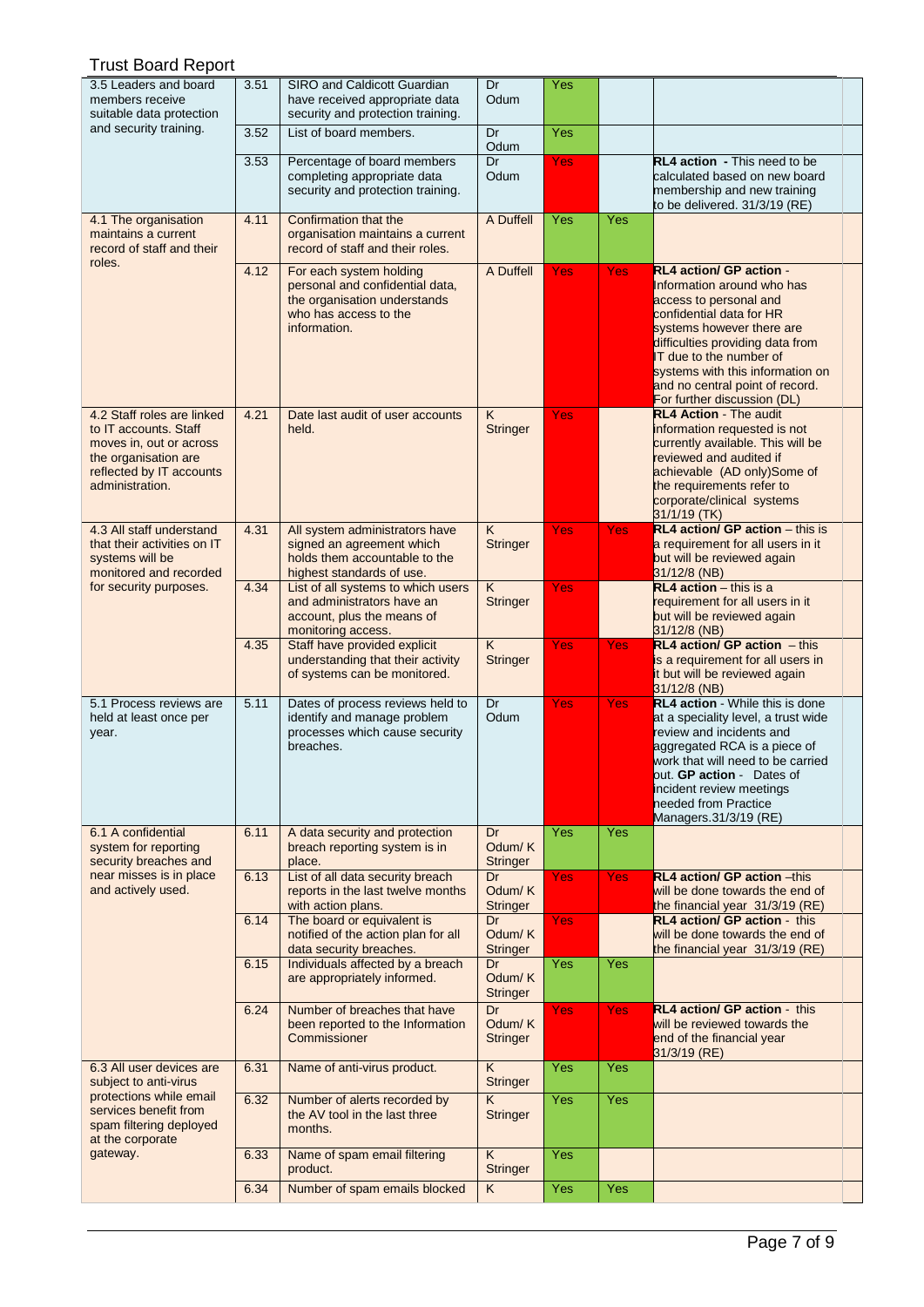|                                                                                                                                                          |                      | per month.                                                                                                                                                                                       | Stringer                                   |            |     |                                                                                                                                                                                                                               |
|----------------------------------------------------------------------------------------------------------------------------------------------------------|----------------------|--------------------------------------------------------------------------------------------------------------------------------------------------------------------------------------------------|--------------------------------------------|------------|-----|-------------------------------------------------------------------------------------------------------------------------------------------------------------------------------------------------------------------------------|
|                                                                                                                                                          | 6.35                 | Number of phishing emails<br>reported by staff per month.                                                                                                                                        | $\overline{\mathsf{K}}$<br><b>Stringer</b> | Yes        |     |                                                                                                                                                                                                                               |
| 6.4 Known<br>vulnerabilities are acted<br>on based on advice from<br>CareCERT, and lessons<br>are learned from<br>previous incidents and<br>near misses. | 6.41                 | Number and details of incidents<br>caused by a known vulnerability<br>being exploited.                                                                                                           | K<br><b>Stringer</b>                       | Yes        |     |                                                                                                                                                                                                                               |
| 7.1 There is a continuity<br>plan in place for data<br>security incidents, and<br>staff understand how to<br>put this into action.                       | 7.11                 | There is an incident<br>management and business<br>continuity plan in place for data<br>security and protection.                                                                                 | <b>G</b> Nuttall                           | Yes        | Yes | <b>GP action - Business</b><br>Continuity Plans are currently<br>being reviewed and due to go<br>to next Directorate Governance<br>Meeting on 18th October for<br>sign off. To be uploaded to<br>SharePoint by December. (LH) |
| 7.2 There is an effective<br>annual test of the<br>continuity plan for data<br>security incidents.                                                       | 7.21                 | Scanned copy of data security<br>business continuity exercise<br>registration sheet with attendee<br>signatures and roles held.                                                                  | <b>G</b> Nuttall                           | Yes        |     |                                                                                                                                                                                                                               |
|                                                                                                                                                          | 7.24                 | All emergency contacts are kept<br>securely, in hardcopy and are<br>up-to-date.                                                                                                                  | <b>G</b> Nuttall                           | Yes        | Yes | <b>RL4 action</b> - this will be<br>reviewed towards the end of<br>the financial year 31/3/19 (DP)                                                                                                                            |
|                                                                                                                                                          | 7.25                 | Location of hardcopy of<br>emergency contacts.                                                                                                                                                   | <b>G</b> Nuttall                           | <b>Yes</b> | Yes | <b>RL4 action/ GP action - this</b><br>will be reviewed towards the<br>end of the financial year<br>31/3/19 (DP)                                                                                                              |
|                                                                                                                                                          | 7.26                 | Date emergency contact list<br>updated.                                                                                                                                                          | <b>G Nuttall</b>                           | Yes        | Yes | <b>RL4 action - this will be</b><br>reviewed towards the end of<br>the financial year 31/3/19 (DP)                                                                                                                            |
|                                                                                                                                                          | 7.29<br>$\mathbf{1}$ | Document any re-defined<br>processes to respond to<br>common forms of cyber attack in<br>the last twelve months.                                                                                 | <b>G</b> Nuttall                           | Yes        |     | <b>RL4 action</b> this will be<br>reviewed towards the end of<br>the financial year 31/3/19 (DP)                                                                                                                              |
| 8.1 All software has<br>been surveyed to<br>understand if it is<br>supported and up to<br>date.                                                          | 8.11                 | What software do you use?                                                                                                                                                                        | $\overline{K}$<br><b>Stringer</b>          | Yes        |     |                                                                                                                                                                                                                               |
| 8.2 Unsupported<br>software is categorised<br>and documented, and<br>data security risks are<br>identified and managed.                                  | 8.21                 | List of unsupported software<br>prioritised according to business<br>risk, with remediation plan<br>against each item.                                                                           | $\overline{K}$<br><b>Stringer</b>          | Yes        |     |                                                                                                                                                                                                                               |
|                                                                                                                                                          | 8.22                 | Where it is not possible to<br>upgrade / update software,<br>reasons are given.                                                                                                                  | K.<br>Stringer                             | Yes        |     |                                                                                                                                                                                                                               |
|                                                                                                                                                          | 8.23                 | The SIRO confirms that the risks<br>of using unsupported systems<br>are being treated or tolerated.                                                                                              | K<br><b>Stringer</b>                       | Yes        |     | <b>RL4 action - this will</b><br>scheduled in with SIRO within<br>the financial year 31/3/19 (SP)                                                                                                                             |
| 8.3 Supported systems<br>are kept up-to-date with                                                                                                        | 8.31                 | Provide your strategy for<br>security updates.                                                                                                                                                   | $\overline{\mathsf{K}}$<br>Stringer        | Yes        | Yes |                                                                                                                                                                                                                               |
| the latest security<br>patches.                                                                                                                          | 8.32                 | How regularly do you apply<br>security updates to desktop<br>infrastructure.                                                                                                                     | Κ<br><b>Stringer</b>                       | Yes        | Yes |                                                                                                                                                                                                                               |
|                                                                                                                                                          | 8.33                 | How often, in days, is automatic<br>patching typically being pushed<br>out to remote endpoints?                                                                                                  | K<br><b>Stringer</b>                       | Yes        |     |                                                                                                                                                                                                                               |
|                                                                                                                                                          | 8.34                 | How many times, in the last<br>twelve months, has the SIRO or<br>equivalent senior role been<br>notified where patches have not<br>been applied for longer than two<br>months, with reasons why? | K<br>Stringer                              | Yes        |     |                                                                                                                                                                                                                               |
|                                                                                                                                                          | 8.35                 | List of where software updates<br>have not been applied for longer<br>than two months, with reasons<br>why.                                                                                      | $\overline{K}$<br><b>Stringer</b>          | Yes        |     |                                                                                                                                                                                                                               |
| 9.1 All networking<br>components have had<br>their default passwords<br>changed.                                                                         | 9.11                 | The Head of IT, or equivalent<br>role, confirms all networking<br>components have had their<br>default passwords changed.                                                                        | K<br>Stringer                              | Yes        | Yes |                                                                                                                                                                                                                               |